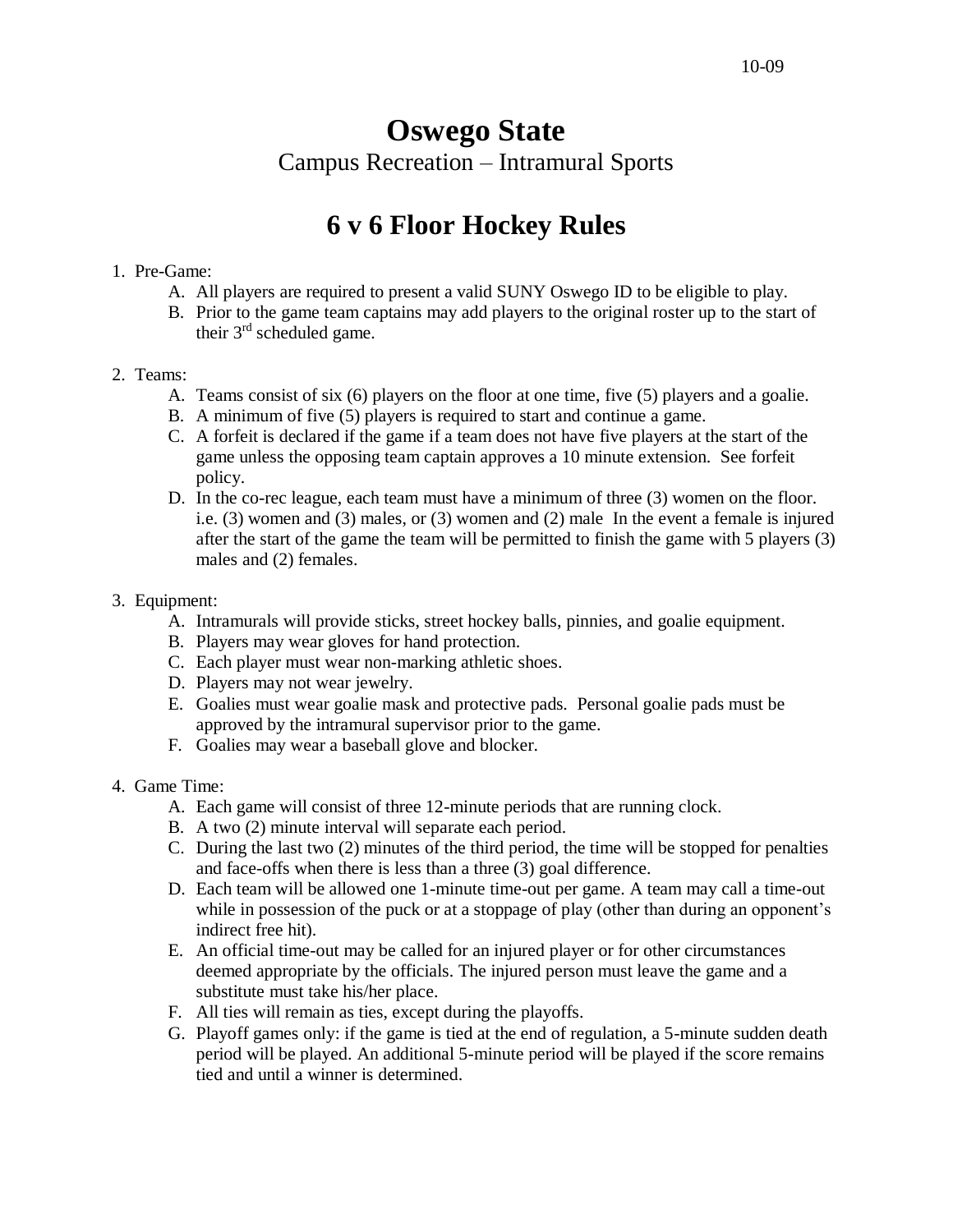- 5. Post Game:
	- A. At the completion of each game, the captains must sign the score sheet and all player equipment must be returned before participant's IDs are returned.
- 6. Mercy Rule:
	- A. The game will be called if a team is up by seven (7) or more goals with only five (5) minutes to play in the third period.
- 7. Playing the Game:
	- A. A face-off is used: to begin each period, after each goal, after an inadvertent whistle, if the official cannot determine which team caused the puck to be out of play, when both teams commit a penalty/violation, after a missed penalty shot or if the puck is tied up in the corner or along the walls. Sticks must be on the floor for a face-off.
	- B. Play is started with an indirect free hit: after a team time-out, when a player is making no attempt to advance the puck (stalling), or after a penalty/violation.
	- C. Offsides will only apply to face-offs. All players must be on their defensive side during the face-off.
	- D. No body checking or contact will be tolerated.
	- E. There will be no icing.
	- F. A hand may be used to catch or touch an airborne puck. The puck must be dropped immediately within the radius of the catching player's stick.
	- G. A goalie may catch the puck in their glove, but must play in within three (3) seconds.
	- H. When clearing the puck, goalies may not throw it above waist height, or throw it past the centerline. However, goalies may shoot the puck with their stick anywhere in the playing area.
	- I. If the goalie holds the puck for more than three (3) seconds a face off will occur
	- J. Substitutions are free and can be made at any time. When the puck is alive a player can only come on the floor when the other player is completely off the floor.

### 8. Scoring:

- A. A goal is scored when the puck passes completely across the plane of the goal line.
- B. Goals may be scored from anywhere.
- C. Goals WILL NOT count if a stick blade is above waist level, kicked in, if the puck is batted by the hand, or if an offensive player is in the crease.
- D. An automatic goal will be awarded if a defensive player throws a stick and/or enters the crease to prevent the puck from entering the net.
- E. Shots which bounce off a player's body and into the net will be counted if the contact with the person is accidental (it is the official's judgement).
- F. No goal can be scored while an offensive player's feet are in the crease.
- 9. Minor Foul:
	- A. Minor fouls result in the loss of the puck and an indirect shot at the point of infraction. An INDIRECT SHOT is an uncontested shot taken by a player with all other players at least ten (10) feet away in all directions. The shooter may touch the puck only once. A goal cannot be scored off an indirect shot until touched by another player, other than the goalie. If the non- fouling team retains possession and has a clear advantage, a play-on signal will be given by the official.
	- B. Minor fouls are:
		- offside or interference on a face-off
		- hand pass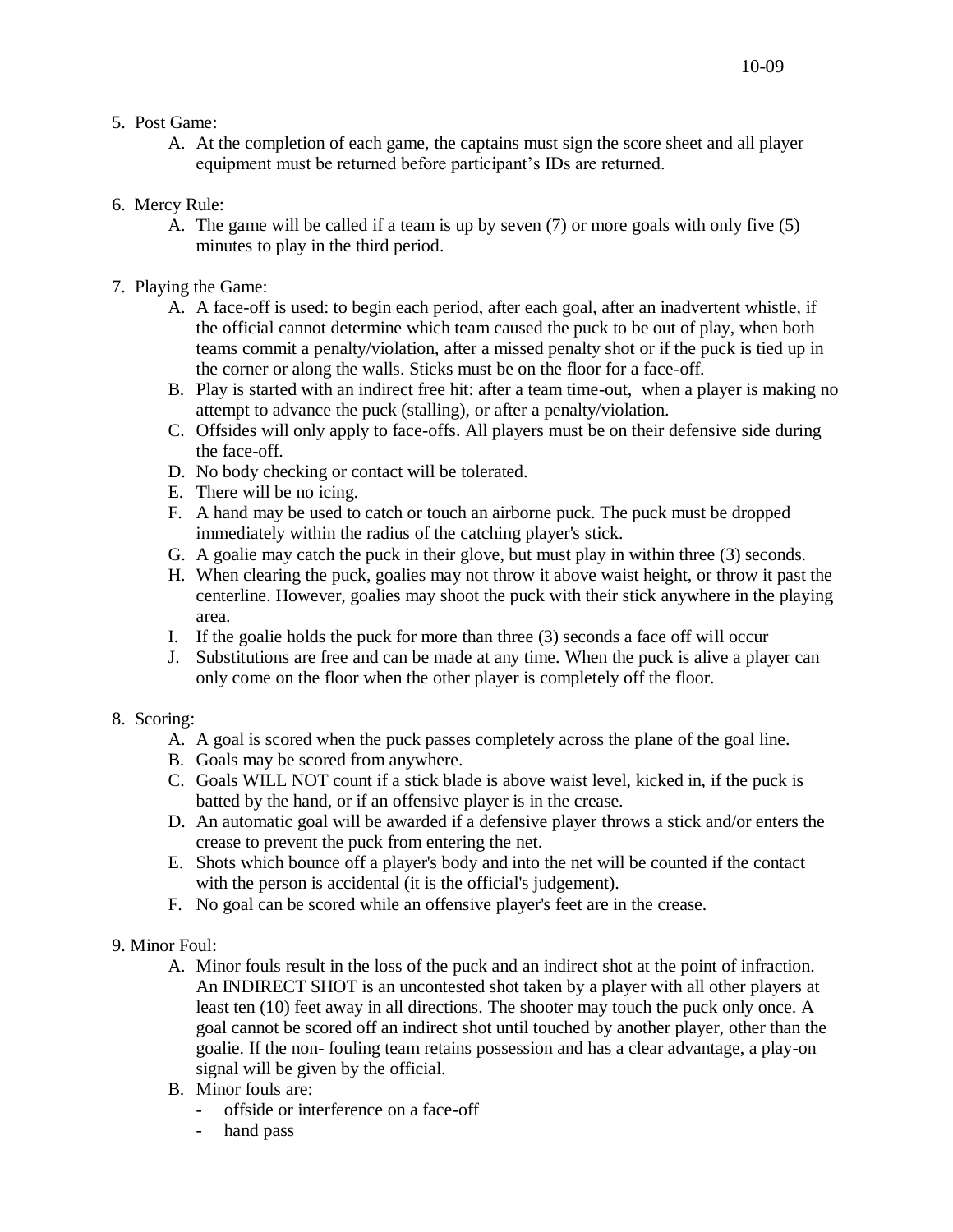- goalie throwing the puck past center line (may be shot with the stick) and/or throwing puck above waist height
- player in the crease
	- when the offensive team breaks the rule: the official shall stop the play immediately and award an indirect shot
	- when the defensive team breaks the rule: the official will blow the whistle and award the indirect shot only when the puck has come into the possession of an opposing player
- high sticking: blade comes above the waist (on an open shot or just carrying the stick down the floor)
- C. A player who continuously fouls will receive a minor penalty.
- 10. Penalties:
	- A. Teams cannot play with fewer than four (4) players. If more then two (2) players are penalized during the same time, penalties shall be served in succession.
	- B. Minor penalties will expire if a goal is scored by the team playing with the advantage. Penalty minutes will carry over into the next period. If two (2) or more players are penalized only one (1) player may return per goal scored against their team. The player who has the least amount of time left on their penalty will return.
	- C. When a violation occurs, a delayed penalty (held whistle) will be called if the offended player/team retains possession of the puck and has a clear opportunity to score.
	- D. Player fouls shall be recorded as in the game of basketball. A player who receives five (5) fouls of any combination shall be disqualified from the remainder of the game. In addition, any player who receives two (2) major fouls shall be disqualified.
	- E. Any player ejected from a game must make an appointment to discuss the situation with the Intramural Director before they will be allowed to participate in any intramural activity.
- 11. Minor Penalty:
	- A. All minor penalties will result in the player serving a 2- minute penalty. Play will start with an indirect shot awarded to the offended team.
	- B. Minor penalties include:
		- equipment abuse: any beating or bending of equipment
		- high sticking: above the waist (on a shot and/or in traffic)
		- holding
		- habitual minor fouls
		- interference: inhibiting the progress of an opponent who is not in possession of the puck, knocking the stick out of an opponent's hand, or preventing a player from regaining possession of a dropped stick
		- illegal substitutions
		- continual goal crease violations
		- moving the net by the defensive team with no shot at net
		- if the defensive team intentionally moves the net during a shot on goal, the offensive team will be rewarded by a penalty shot
		- contact with the goalie inside the crease whether accidental or not
	- C. All minor penalties may be considered major if flagrant.
- 12. Major Penalty: